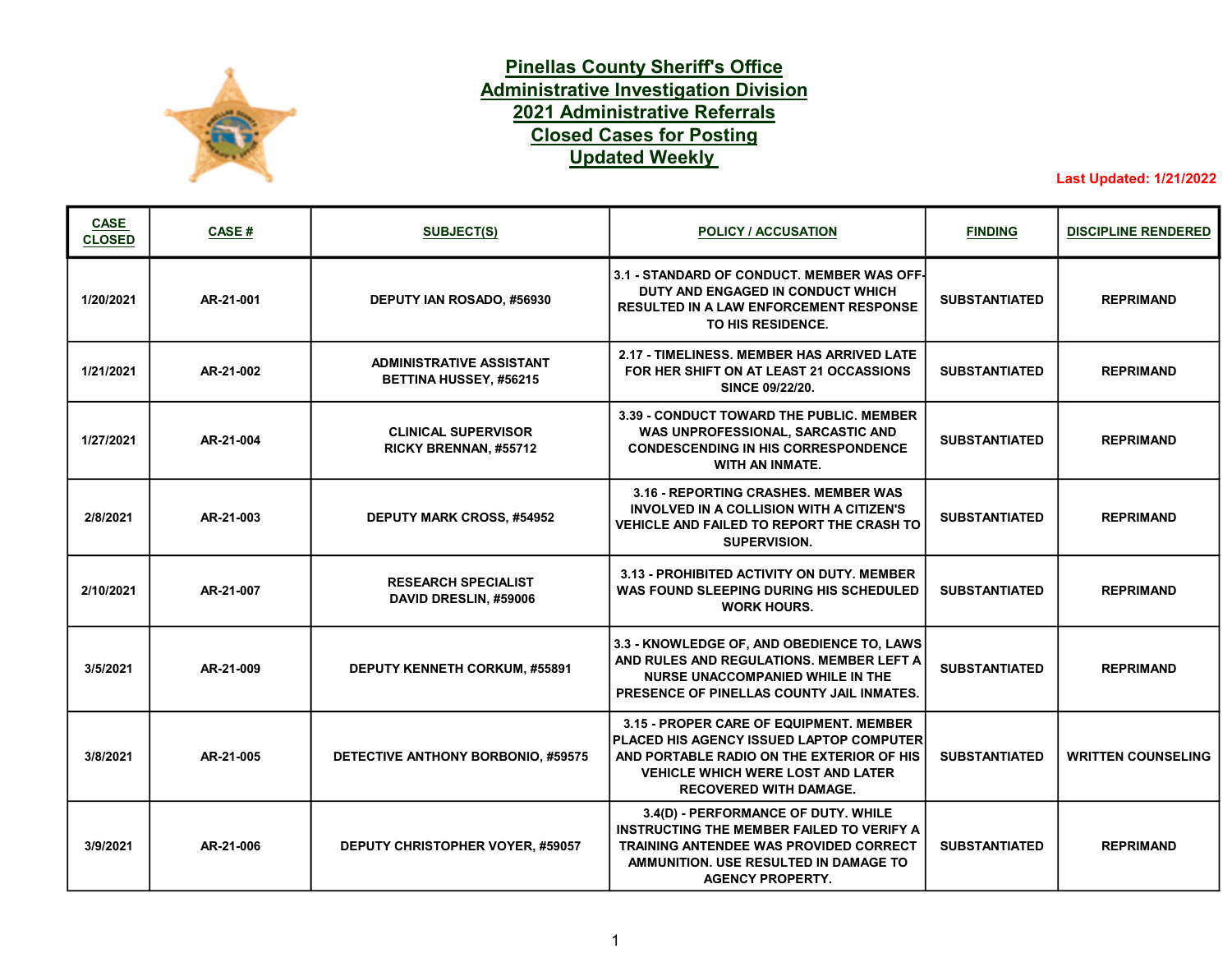| <b>CASE</b><br><b>CLOSED</b> | <b>CASE#</b> | <b>SUBJECT(S)</b>                                                            | <b>POLICY / ACCUSATION</b>                                                                                                                                 | <b>FINDING</b>       | <b>DISCIPLINE RENDERED</b> |
|------------------------------|--------------|------------------------------------------------------------------------------|------------------------------------------------------------------------------------------------------------------------------------------------------------|----------------------|----------------------------|
| 3/9/2021                     | AR-21-008    | <b>CHILD PROTECTION INVESTIGATOR</b><br>NICOLE STANLEY, #60105               | 3.4(D) - PERFORMANCE OF DUTY. MEMBER<br><b>FAILED TO COMPLETE CASE RELATED</b><br><b>DOCUMENTATION WITHIN TIMEFRAMES</b><br><b>ESTABLISHED BY POLICY.</b>  | <b>SUBSTANTIATED</b> | <b>REPRIMAND</b>           |
| 3/12/2021                    | AR-21-010    | <b>FAMILY SUPPORT SERVICES WORKER DEANNAL</b><br><b>HOBSON, #60178</b>       | 3.3 - KNOWLEDGE OF, AND OBEDIENCE TO, LAWS<br>AND RULES AND REGULATIONS. MEMBER<br><b>CONDUCTED AN UNAUTHORIZED COMPUTER</b><br><b>INQUIRY.</b>            | <b>SUBSTANTIATED</b> | <b>WRITTEN COUNSELING</b>  |
| 3/15/2021                    | AR-21-016    | <b>CORPORAL GILBERTO PEREZ, #57156</b>                                       | 3.3 - KNOWLEDGE OF, AND OBEDIENCE TO, LAWS<br>AND RULES AND REGULATIONS. MEMBER<br><b>ACCIDENTALLY DISCHARGED HIS ELECTRONIC</b><br><b>CONTROL WEAPON.</b> | <b>SUBSTANTIATED</b> | <b>WRITTEN COUNSELING</b>  |
| 3/22/2021                    | AR-21-015    | <b>DEPUTY JOSEPH ROBINSON, #58520</b>                                        | 2.17 - TIMELINESS. MEMBER HAS ARRIVED LATE<br>FOR HIS SHIFT ON SIX OCCASIONS SINCE 10/15/20                                                                | <b>SUBSTANTIATED</b> | <b>REPRIMAND</b>           |
| 3/25/2021                    | AR-21-014    | <b>DEPUTY JAMES WILHELM, #56466</b>                                          | 3.3 - KNOWLEDGE OF, AND OBEDIENCE TO, LAWS<br>AND RULES AND REGULATIONS. MEMBER<br><b>ACCIDENTALLY DISCHARGED HIS ELECTRONIC</b><br><b>CONTROL WEAPON.</b> | <b>SUBSTANTIATED</b> | <b>WRITTEN COUNSELING</b>  |
| 3/26/2021                    | AR-21-013    | <b>LICENSED PRACTICAL NURSE</b><br>JANIS MCKIEL, #59672                      | 3.4(D) - PERFORMANCE OF DUTY. MEMBER<br><b>FAILED TO RESPOND TO AN INMATE MEDICAL</b><br><b>COMPLAINT REPORTED BY A DETENTION</b><br>DEPUTY.               | <b>SUBSTANTIATED</b> | <b>REPRIMAND</b>           |
| 3/29/2021                    | AR-21-017    | <b>CORPORAL SHAWN BRINSON, #58505</b><br><b>DEPUTY EUGENE SNITKO, #58643</b> | 3.31(D) - FAILING TO SUBMIT PROPERLY WRITTEN<br><b>REPORTS. MEMBERS FAILED TO DOCUMENT</b><br>THEIR INVOLVEMENT IN AN INCIDENT WITH AN<br><b>INMATE.</b>   | <b>SUBSTANTIATED</b> | <b>REPRIMAND</b>           |
| 3/31/2021                    | AR-21-018    | DETECTIVE DENNIS CURTIN, #58373                                              | 3.15 - PROPER CARE OF EQUIPMENT. MEMBER<br><b>LOST HIS AGENCY ISSUED ELECTRONIC</b><br><b>CONTROL WEAPON.</b>                                              | <b>SUBSTANTIATED</b> | <b>WRITTEN COUNSELING</b>  |
| 4/1/2021                     | AR-21-012    | <b>LICENSED PRACTICAL NURSE</b><br>REGINALD JOSEPH, #58131                   | 3.4(D) - PERFORMANCE OF DUTY. MEMBER<br><b>FAILED TO FOLLOW ESTABLISHED PROCEDURES</b><br>WHILE ADDRESSING A PATIENT'S MEDICAL<br><b>COMPLAINT.</b>        | <b>SUBSTANTIATED</b> | <b>WRITTEN COUNSELING</b>  |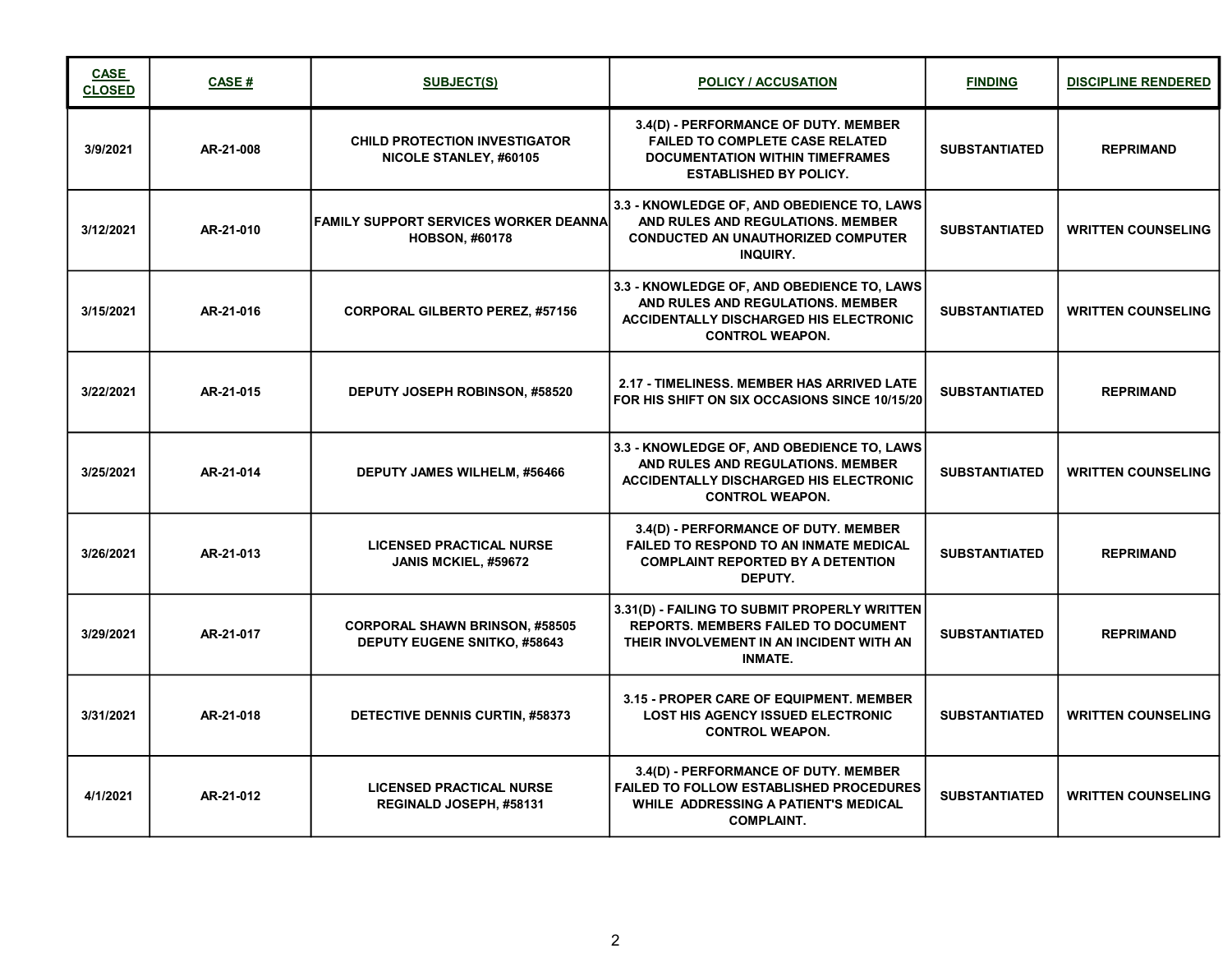| <b>CASE</b><br><b>CLOSED</b> | <b>CASE#</b> | <b>SUBJECT(S)</b>                                                             | <b>POLICY / ACCUSATION</b>                                                                                                                                                                               | <b>FINDING</b>       | <b>DISCIPLINE RENDERED</b> |
|------------------------------|--------------|-------------------------------------------------------------------------------|----------------------------------------------------------------------------------------------------------------------------------------------------------------------------------------------------------|----------------------|----------------------------|
| 4/29/2021                    | AR-21-023    | <b>CORPORAL THOMAS CASSIDY, #58636</b><br><b>DEPUTY HUNTER STOUT, #60156</b>  | 3.4(D) - PERFORMANCE OF DUTY. MEMBERS DID<br>NOT AUTHOR A WRITTEN REPORT OR NOTIFY<br><b>CHAIN OF COMMAND OF INMATE FIGHT.</b>                                                                           | <b>SUBSTANTIATED</b> | <b>REPRIMAND</b>           |
| 5/3/2021                     | AR-21-019    | <b>LICENSED PRACTICAL NURSE</b><br>ALANNA SPINACI, #60378                     | 3.39 - CONDUCT TOWARD THE PUBLIC. MEMBER<br>ENGAGED IN A VERBAL ARGUMENT WITH AN<br>INMATE AND CALLED THE INMATE A PROFANE<br>NAME.                                                                      | <b>SUBSTANTIATED</b> | <b>WRITTEN COUNSELING</b>  |
| 5/3/2021                     | AR-21-022    | DEPUTY HERBERT PORRATA, #60304                                                | 3.3 - KNOWLEDGE OF, AND OBEDIENCE TO, LAWS<br>AND RULES AND REGULATIONS, MEMBER<br><b>ACCIDENTALLY DISCHARGED HIS ELECTRONIC</b><br><b>CONTROL WEAPON.</b>                                               | <b>SUBSTANTIATED</b> | <b>WRITTEN COUNSELING</b>  |
| 5/13/2021                    | AR-21-011    | <b>LICENSED PRACTICAL NURSE</b><br>JANE DESANTO, #56255                       | 3.4(D) - PERFORMANCE OF DUTY. MEMBER<br>ALLOWED AN INMATE COMPLAINANING OF A<br><b>MEDICAL CONCERN TO REMAIN IN THEIR</b><br><b>CURRENT HOUSING.</b>                                                     | <b>SUBSTANTIATED</b> | <b>WRITTEN COUNSELING</b>  |
| 5/14/2021                    | AR-21-020    | <b>SERGEANT JAMES ARNTZ, #55450</b>                                           | 3.31(F) - FAILURE TO PROPERLY SUPERVISE.<br><b>MEMBER FAILED TO PROPERLY SUPERVISE A</b><br>SUBORDINATE MEMBER WHO ENGAGED IN THE<br><b>PURSUIT OF A VEHICLE.</b>                                        | <b>SUBSTANTIATED</b> | <b>REPRIMAND</b>           |
| 5/17/2021                    | AR-21-025    | <b>DEPUTY CARLOS PURCHADES, #60154</b>                                        | 3.15 - PROPER CARE OF EQUIPMENT. MEMBER<br><b>FAILED TO SECURE HIS PERSONALLY OWNED</b><br><b>VEHICLE, RESULTING IN THE THEFT OF HIS</b><br><b>AGENCY CREDENTIALS.</b>                                   | <b>SUBSTANTIATED</b> | <b>WRITTEN COUNSELING</b>  |
| 5/25/2021                    | AR-21-021    | <b>DEPUTY JONATHAN MCMANIS, #56128</b>                                        | 3.1 - STANDARD OF CONDUCT. MEMBER MADE<br><b>INAPPROPRIATE COMMENTS WHILE ATTENDING</b><br><b>TRAINING.</b>                                                                                              | <b>SUBSTANTIATED</b> | <b>REPRIMAND</b>           |
| 6/1/2021                     | AR-21-028    | <b>SERGEANT JAMES BRUECHNER, #54400</b>                                       | 3.31(F) - FAILURE TO PROPERLY SUPERVISE.<br><b>MEMBER FAILED TO PROPERLY SUPERVISE A</b><br>SUBORDINATE MEMBER, WHICH RESULTED IN A<br><b>CRIMINAL INVESTIGATION BEING HANDLED</b><br><b>IMPROPERLY.</b> | <b>SUBSTANTIATED</b> | <b>REPRIMAND</b>           |
| 6/2/2021                     | AR-21-029    | <b>JUVENILE ELECTRONIC MONITORING</b><br><b>SPECIALIST PAUL HICKS, #56223</b> | 3.4(D) - PERFORMANCE OF DUTY. MEMBER WAS<br>SARCASTIC AND DEFIANT TOWARD AN<br>ASSISTANT STATE ATTORNEY DURING TRIAL<br><b>PREPARATIONS.</b>                                                             | <b>SUBSTANTIATED</b> | <b>WRITTEN COUNSELING</b>  |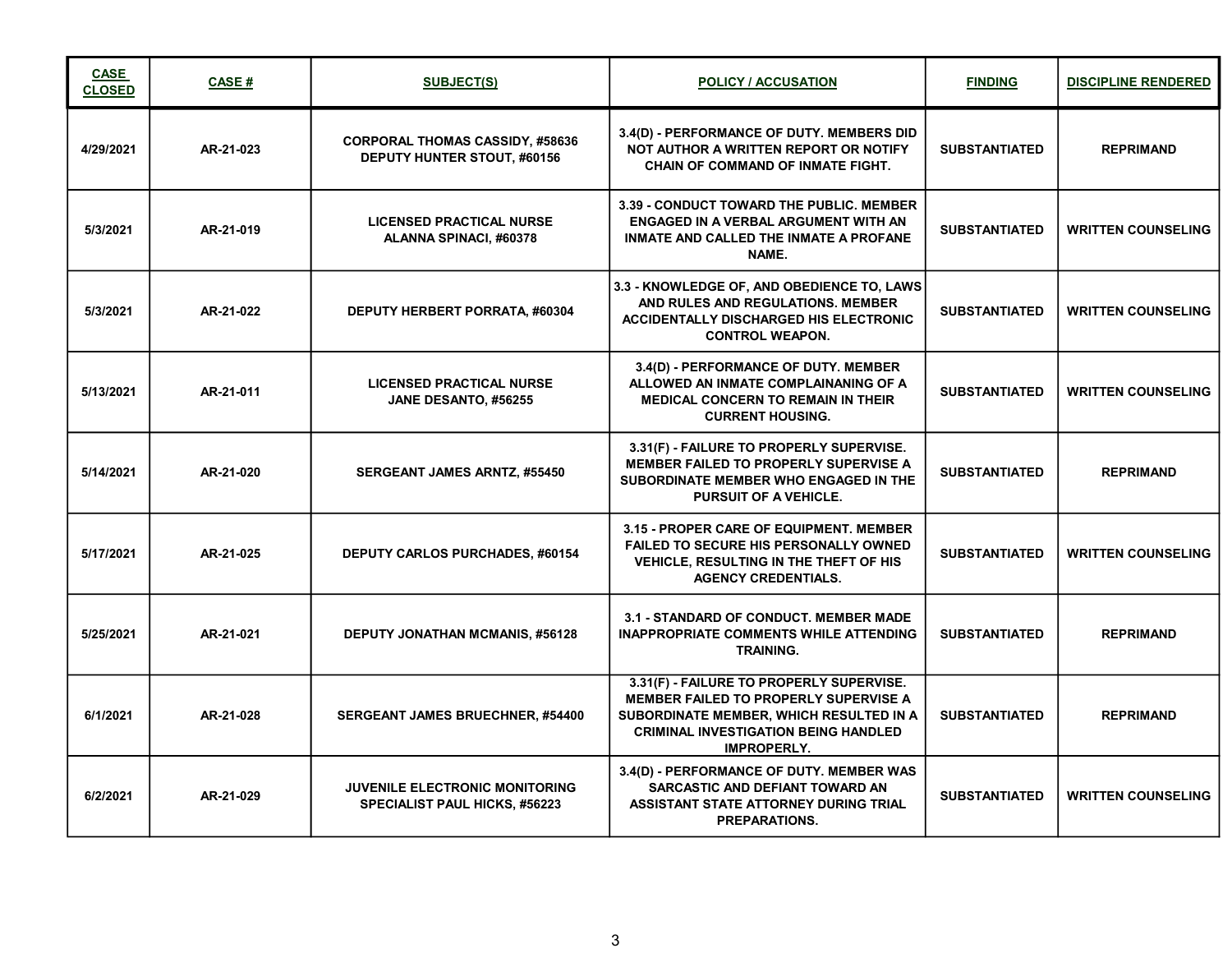| <b>CASE</b><br><b>CLOSED</b> | CASE#     | <b>SUBJECT(S)</b>                                                          | <b>POLICY / ACCUSATION</b>                                                                                                                                                         | <b>FINDING</b>       | <b>DISCIPLINE RENDERED</b> |
|------------------------------|-----------|----------------------------------------------------------------------------|------------------------------------------------------------------------------------------------------------------------------------------------------------------------------------|----------------------|----------------------------|
| 6/2/2021                     | AR-21-030 | <b>CORPORAL KEVIN FEY, #58326</b>                                          | 3.3 - KNOWLEDGE OF, AND OBEDIENCE TO, LAWS<br>AND RULES AND REGULATIONS, MEMBER<br><b>ACCIDENTALLY DISCHARGED HIS ELECTRONIC</b><br><b>CONTROL WEAPON.</b>                         | <b>SUBSTANTIATED</b> | <b>WRITTEN COUNSELING</b>  |
| 6/4/2021                     | AR-21-024 | <b>DEPUTY NICHOLAS VEGA, #59647</b>                                        | 3.15 - PROPER CARE OF EQUIPMENT. MEMBER<br>LEFT HIS AGENCY ISSUED RIFLE UNSECURED IN<br>THE PASSENGER COMPARTMENT OF HIS<br><b>VEHICLE, WHICH WAS UNLOCKED.</b>                    | <b>SUBSTANTIATED</b> | <b>REPRIMAND</b>           |
| 6/8/2021                     | AR-21-027 | <b>PROBATION SUPERVISOR</b><br><b>DESIREE BRITT-ANDERSON, #57446</b>       | 3.4(D) - PERFORMANCE OF DUTY. MEMBER<br><b>FAILED TO TAKE FOLLOW-UP ACTION OR NOTIFY</b><br><b>HER SUPERVISION OF AN OVERSIGHT ERROR</b><br><b>DISCOVERED DURING A CASE AUDIT.</b> | <b>SUBSTANTIATED</b> | <b>REPRIMAND</b>           |
| 6/1/2021                     | AR-21-026 | <b>DEPUTY CLAY SAUNDERS, #55790</b>                                        | 3.19 - CARE, CUSTODY, AND CONTROL OF<br><b>PROPERTY / EVIDENCE, MEMBER FAILED TO</b><br><b>PROPERLY SUBMIT EVIDENCE COLLECTED</b><br>DURING A VEHICLE BURGLARY INVESTIGATION.      | <b>SUBSTANTIATED</b> | <b>WRITTEN COUNSELING</b>  |
| 6/21/2021                    | AR-21-031 | <b>DEPUTY BRIAN BEELER, #59216</b>                                         | 3.15 - PROPER CARE OF EQUIPMENT. MEMBER<br><b>LOST HIS AGENCY CREDENTIALS AND BUILDING</b><br><b>ACCESS CARD.</b>                                                                  | <b>UNFOUNDED</b>     | N/A                        |
| 6/25/2021                    | AR-21-033 | <b>DEPUTY CATHERINE FEDELE, #59038</b>                                     | 3.3 - KNOWLEDGE OF, AND OBEDIENCE TO, LAWS<br>AND RULES AND REGULATIONS. MEMBER<br><b>ACCIDENTALLY DISCHARGED HER ELECTRONIC</b><br><b>CONTROL WEAPON.</b>                         | <b>SUBSTANTIATED</b> | <b>WRITTEN COUNSELING</b>  |
| 6/25/2021                    | AR-21-036 | <b>DEPUTY STEPHANIE MANN, #56187</b>                                       | 3.39 - CONDUCT TOWARD THE PUBLIC. MEMBER<br>BEGAN AN UNWANTED, PERSONAL<br><b>CONVERSATION WITH AN INMATE.</b>                                                                     | <b>SUBSTANTIATED</b> | <b>REPRIMAND</b>           |
| 6/29/2021                    | AR-21-035 | <b>MEDICAL DIRECTOR KEVIN KYLE, #58893</b>                                 | 3.1 - STANDARD OF CONDUCT. MEMBER WAS<br><b>RUDE AND CONDESCENDING TOWARD AN</b><br><b>APPLICANT.</b>                                                                              | <b>SUBSTANTIATED</b> | <b>REPRIMAND</b>           |
| 7/7/2021                     | AR-21-032 | <b>INMATE RECORDS SPECIALIST III</b><br><b>MARLIN RIVERA-PEREZ, #59262</b> | 3.4(D) - PERFORMANCE OF DUTY. MEMBER<br><b>FAILED TO VERIFY A COURT ORDERED</b><br><b>CUSTODIAN WAS PRESENT PRIOR TO THE</b><br><b>RELEASE OF AN INMATE.</b>                       | <b>SUBSTANTIATED</b> | <b>REPRIMAND</b>           |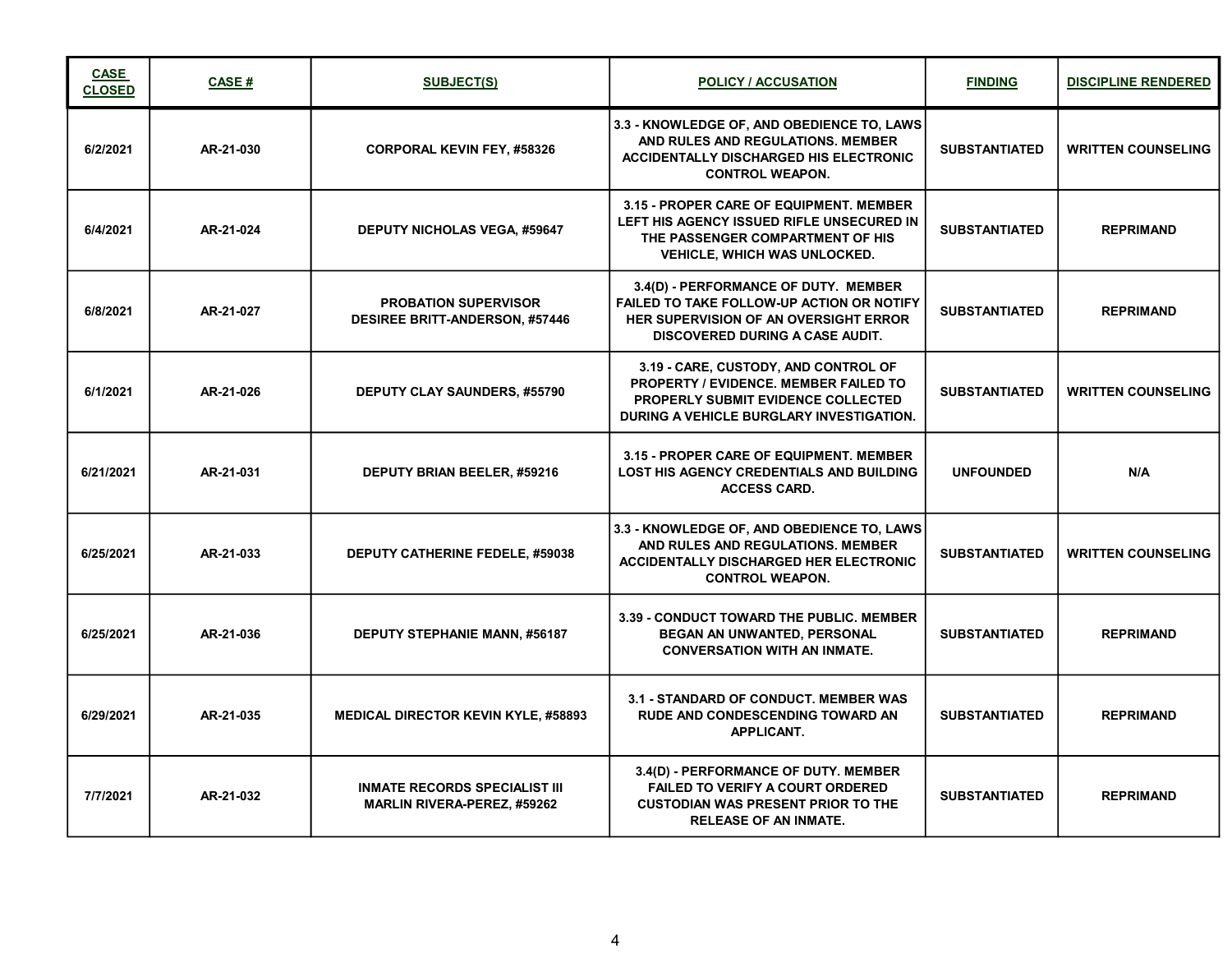| <b>CASE</b><br><b>CLOSED</b> | CASE#     | <b>SUBJECT(S)</b>                                                                                                                                         | <b>POLICY / ACCUSATION</b>                                                                                                                                                                                                                            | <b>FINDING</b>       | <b>DISCIPLINE RENDERED</b> |
|------------------------------|-----------|-----------------------------------------------------------------------------------------------------------------------------------------------------------|-------------------------------------------------------------------------------------------------------------------------------------------------------------------------------------------------------------------------------------------------------|----------------------|----------------------------|
| 7/12/2021                    | AR-21-034 | LIEUTENANT THOMAS MONTGOMERY, #54581<br><b>LIEUTENANT WILLIAM BYRD, #54118</b><br>SERGEANT CHAD MCINTYRE, #56081<br><b>SERGEANT LONNIE REDMON, #56592</b> | 3.31(F) - FAILURE TO PROPERLY SUPERVISE.<br><b>MEMBERS TOOK NO SUPERVISORY ACTION TO</b><br>TERMINATE AN UNAUTHORIZED PURSUIT.                                                                                                                        | <b>SUBSTANTIATED</b> | <b>REPRIMAND X4</b>        |
| 8/2/2021                     | AR-21-038 | <b>CORPORAL SCOTT COLLINS, #55688</b>                                                                                                                     | 3.4(D) - PERFORMANCE OF DUTY. MEMBER<br>ALLOWED A HANDCUFFED JUVENILE TO<br>TEMPORARILY ESCAPE FROM HIS CUSTODY.                                                                                                                                      | <b>SUBSTANTIATED</b> | <b>REPRIMAND</b>           |
| 8/9/2021                     | AR-21-037 | <b>INMATE RECORDS SPECIALIST III</b><br>KAREN KUNZ, #57593                                                                                                | 3.4(D) - PERFORMANCE OF DUTY. MEMBER<br>FAILED TO TAKE ACTION ON A TELETYPE<br><b>RELEASING AN OUT OF STATE HOLD ON AN</b><br>INMATE. THE ERROR RESULTED IN A NINE AND A<br><b>HALF HOUR OVERSTAY.</b>                                                | <b>SUBSTANTIATED</b> | <b>REPRIMAND</b>           |
| 8/9/2021                     | AR-21-040 | <b>INMATE RECORDS SPECIALIST III</b><br>EDITH PATRICK, #58099                                                                                             | 3.4(D) - PERFORMANCE OF DUTY. MEMBER<br><b>INACCURATELY COMPLETED THE BOOKING</b><br><b>VERIFICATION PROCESS ON AN INMATE WHICH</b><br><b>RESULTED IN AN ERRONEOUS RELEASE.</b>                                                                       | <b>SUBSTANTIATED</b> | <b>WRITTEN COUNSELING</b>  |
| 8/9/2021                     | AR-21-045 | <b>DEPUTY JACK SKIPPER, #59173</b>                                                                                                                        | 3.3 - KNOWLEDGE OF, AND OBEDIENCE TO, LAWS<br>AND RULES AND REGULATIONS. MEMBER<br><b>ACCIDENTALLY DISCHARGED HIS ELECTRONIC</b><br><b>CONTROL WEAPON.</b>                                                                                            | <b>SUBSTANTIATED</b> | <b>WRITTEN COUNSELING</b>  |
| 8/10/2021                    | AR-21-041 | <b>INMATE RECORDS SPECIALIST III</b><br><b>ANTOINETTE GUGLIOTA, #54151</b>                                                                                | 3.4(D) - PERFORMANCE OF DUTY. MEMBER<br><b>FAILED TO RECOGNIZE AN INMATE HAD AN</b><br>ACTIVE PROBABLE CAUSE AFFIDAVIT FOR THEIR<br>ARREST, WHICH RESULTED IN AN ERRONEOUS<br><b>RELEASE.</b>                                                         | <b>SUBSTANTIATED</b> | <b>REPRIMAND</b>           |
| 8/10/2021                    | AR-21-044 | <b>CLINICAL SUPERVISOR</b><br><b>VALERIE PHILLIPS, #58451</b>                                                                                             | 3.4(A) - PERFORMANCE OF DUTY. MEMBER<br><b>REFUSED TO ASSIST DETENTION AND</b><br><b>CORRECTIONS STAFF WITH THE BATHING OF AN</b><br><b>INMATE.</b>                                                                                                   | <b>SUBSTANTIATED</b> | <b>REPRIMAND</b>           |
| 8/12/2021                    | AR-21-042 | SERGEANT JOHN WAUGH, #55220                                                                                                                               | 3.4(D) - PERFORMANCE OF DUTY. MEMBER<br><b>IMPROPERLY DIRECTED A SUBORDINATE TO</b><br><b>REFER CRIMINAL CHARGES TO THE STATE</b><br>ATTORNEY'S OFFICE IN LIEU OF A PHYSICAL<br>ARREST, AFTER PROBABLE CAUSE HAD BEEN<br>DEVELOPED FOR CHILD NEGLECT. | <b>SUBSTANTIATED</b> | <b>REPRIMAND</b>           |
| 8/27/2021                    | AR-21-047 | DEPUTY LEVI BLAKE, #59881                                                                                                                                 | 3.4(D) - PERFORMANCE OF DUTY. MEMBER<br><b>FAILED TO APPEAR FOR A VIDEO DEPOSITION</b><br>FOR WHICH HE WAS SUBPOENAED TO ATTEND.<br>ADDITIONALLY, MEMBER AUTHORED SIX<br><b>REPORTS WHICH CONTAINED CRITICAL ERRORS.</b>                              | <b>SUBSTANTIATED</b> | <b>WRITTEN COUNSELING</b>  |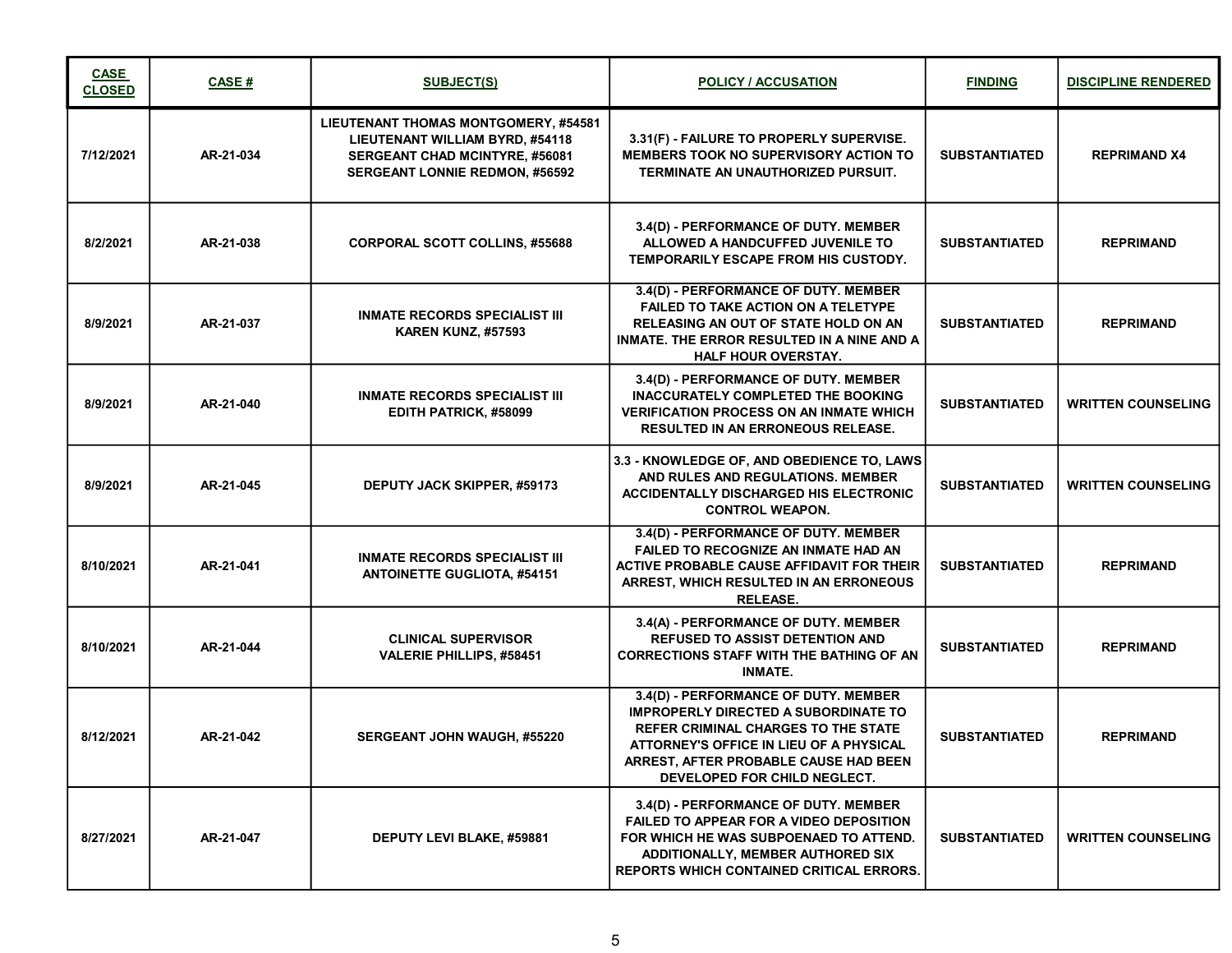| <b>CASE</b><br><b>CLOSED</b> | CASE#     | <b>SUBJECT(S)</b>                                                          | <b>POLICY / ACCUSATION</b>                                                                                                                                                                                                                               | <b>FINDING</b>       | <b>DISCIPLINE RENDERED</b> |
|------------------------------|-----------|----------------------------------------------------------------------------|----------------------------------------------------------------------------------------------------------------------------------------------------------------------------------------------------------------------------------------------------------|----------------------|----------------------------|
| 8/27/2021                    | AR-21-043 | LIEUTENANT RYAN BUCKLEY, #54125                                            | 3.4(D) - PERFORMANCE OF DUTY. MEMBER<br><b>FAILED TO ADEQUATELY STAFF HIS SHIFT</b><br>DURING A HOLIDAY WEEKEND.                                                                                                                                         | <b>SUBSTANTIATED</b> | <b>REPRIMAND</b>           |
| 9/10/2021                    | AR-21-039 | SERGEANT AARON BELCHER, #57109                                             | <b>3.15 - PROPER CARE OF EQUIPMENT. MEMBER'S</b><br><b>AGENCY CREDENTIALS WERE EITHER LOST OR</b><br><b>STOLEN.</b>                                                                                                                                      | <b>SUBSTANTIATED</b> | <b>WRITTEN COUNSELING</b>  |
| 9/13/2021                    | AR-21-048 | <b>FORENSIC SCIENCE SPECIALIST</b><br>LINDA SCIRE, #52760                  | 3.19 - CARE, CUSTODY, AND CONTROL OF<br>PROPERTY / EVIDENCE. MEMBER LOST AN ITEM<br>OF EVIDENCE WHICH WAS PART OF A CRIMINAL<br><b>INVESTIGATION.</b>                                                                                                    | <b>SUBSTANTIATED</b> | <b>WRITTEN COUNSELING</b>  |
| 10/4/2021                    | AR-21-049 | <b>DEPUTY JASON ELLIS, #57430</b>                                          | 3.4(D) - PERFORMANCE OF DUTY. MEMBER<br><b>FAILED TO USE APPROPRIATE OFFICER SAFETY</b><br><b>TACTICS WHEN DEALING WITH AN AGGRESSIVE</b><br>AND UNCOOPERATIVE SUSPECT.                                                                                  | <b>SUBSTANTIATED</b> | <b>WRITTEN COUNSELING</b>  |
| 10/4/2021                    | AR-21-050 | DEPUTY JONATHAN JOYNER, #56971                                             | 3.32 - ABUSE OF SICK TIME. MEMBER CALLED<br>OUT SICK AFTER A REQUEST TO UTILIZE<br><b>VACATION TIME WAS DENIED.</b>                                                                                                                                      | <b>SUBSTANTIATED</b> | <b>REPRIMAND</b>           |
| 10/19/2021                   | AR-21-053 | <b>INMATE RECORDS SPECIALIST III</b><br><b>MARLIN RIVERA-PEREZ, #59262</b> | 3.32 - ABUSE OF SICK TIME. MEMBER CALLED<br>OUT SICK AND LATER ADMITTED HER ABSENCE<br>WAS NOT DUE TO AN ILLNESS.                                                                                                                                        | <b>SUBSTANTIATED</b> | <b>REPRIMAND</b>           |
| 10/21/2021                   | AR-21-052 | DEPUTY KEVIN PHILLIPS, #55835                                              | 3.4(D) - PERFORMANCE OF DUTY. WHILE<br><b>WORKING IN THE PINELLAS COUNTY JAIL,</b><br><b>MEMBER LEFT AN ACCESS CONTROL PANEL</b><br>DOOR OPEN AND UNATTENDED WITH THE KEY<br><b>INSERTED, WHILE INMATE WORKERS WERE</b><br><b>PRESENT AND UNSECURED.</b> | <b>SUBSTANTIATED</b> | <b>REPRIMAND</b>           |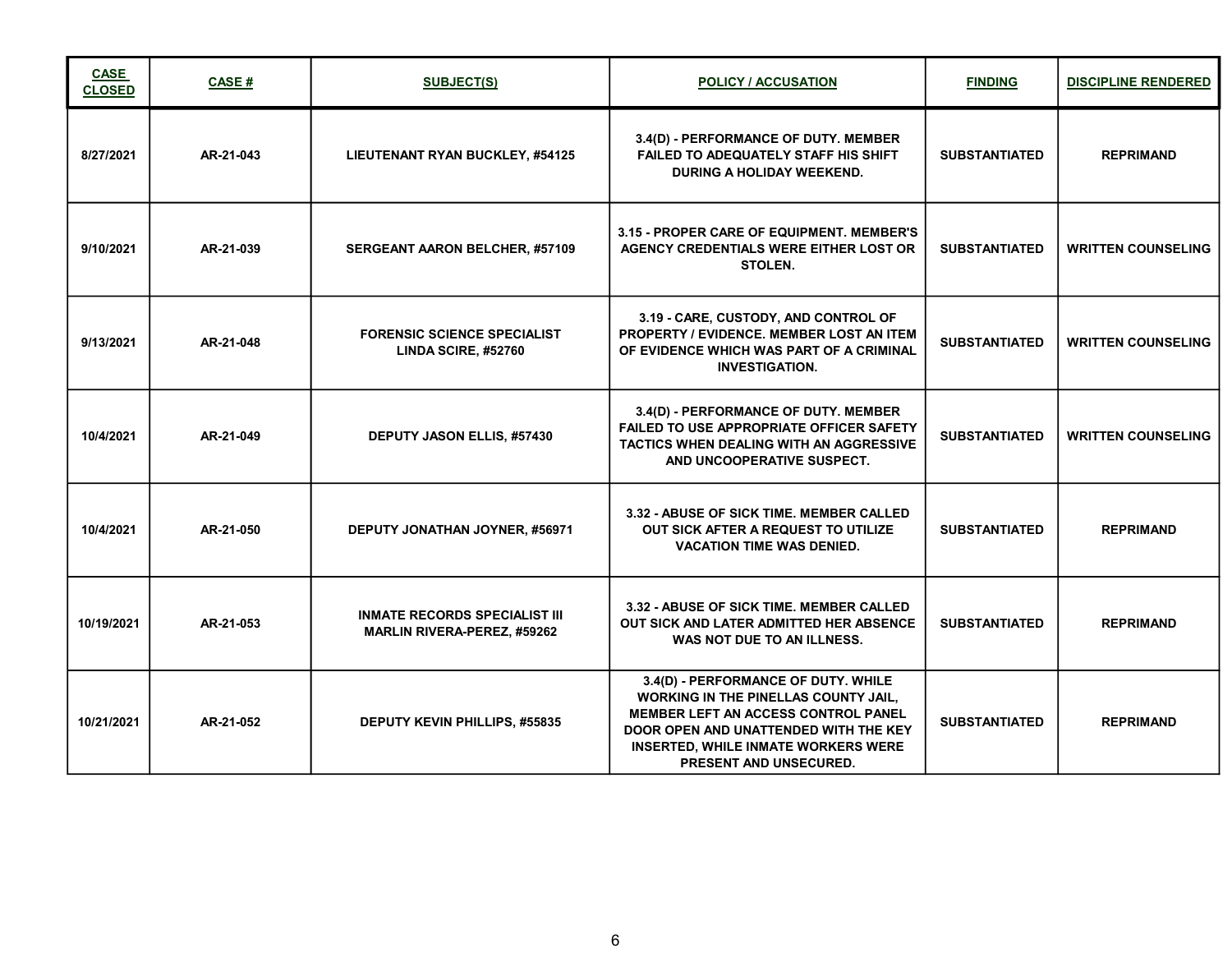| <b>CASE</b><br><b>CLOSED</b> | CASE#     | <b>SUBJECT(S)</b>                                                    | <b>POLICY / ACCUSATION</b>                                                                                                                                                                                                                                                                            | <b>FINDING</b>       | <b>DISCIPLINE RENDERED</b>                  |
|------------------------------|-----------|----------------------------------------------------------------------|-------------------------------------------------------------------------------------------------------------------------------------------------------------------------------------------------------------------------------------------------------------------------------------------------------|----------------------|---------------------------------------------|
| 10/22/2021                   | AR-21-054 | <b>DEPUTY NICHOLAS ARLINGTON, #59576</b><br>DEPUTY REID BACK, #59428 | 3.4(D) - PERFORMANCE OF DUTY. MEMBERS<br><b>FAILED TO CONDUCT A PROPER AND THOROUGH</b><br><b>INVESTIGATION CONCERNING A STOLEN GOLF</b><br><b>CART, WHERE SUSPECTS WERE STILL ON SCENE.</b><br>MEMBERS FAILED TO DETAIN AND IDENTIFY THE<br>SUSPECTS.                                                | <b>SUBSTANTIATED</b> | <b>WRITTEN COUNSELING</b><br><b>X2</b>      |
| 10/28/2021                   | AR-21-051 | <b>DEPUTY ASHLEY CHILTON, #58178</b>                                 | 3.15 - PROPER CARE OF EQUIPMENT. MEMBER'S<br><b>AGENCY CREDENTIALS WERE STOLEN FROM HER</b><br>UNLOCKED PERSONAL VEHICLE.                                                                                                                                                                             | <b>SUBSTANTIATED</b> | <b>WRITTEN COUNSELING</b>                   |
| 11/1/2021                    | AR-21-057 | <b>DEPUTY MICHAEL KRLIN, #58068</b><br>DEPUTY RYAN SKALKO, #58679    | 3.4(D) - PERFORMANCE OF DUTY. MEMBERS<br>ALLOWED A SUSPECT TO CONTROL AN<br><b>INVESTIGATION AND FAILED TO TAKE</b><br>APPROPRIATE ACTION. THIS RESULTED IN THE<br><b>SUSPECT ENTERING HIS BACKPACK SEVERAL</b><br>TIMES WHICH WAS LATER DISCOVERED TO<br><b>CONTAIN ILLEGAL DRUGS AND A FIREARM.</b> | <b>SUBSTANTIATED</b> | <b>WRITTEN COUNSELING</b><br>X <sub>2</sub> |
| 11/12/2021                   | AR-21-056 | <b>DEPUTY MELISSA SCHMIDT, #59524</b>                                | 3.40 - ASSOCIATING WITH MARRIED MEMBERS.<br><b>MEMBER ENGAGED IN AN INTIMATE</b><br><b>RELATIONSHIP WITH A MARRIED MEMBER.</b>                                                                                                                                                                        | <b>SUBSTANTIATED</b> | <b>REPRIMAND</b>                            |
| 11/9/2021                    | AR-21-058 | SERGEANT EUGENE PANICCIA III, #56399                                 | 3.4(D) - PERFORMANCE OF DUTY. OVER SEVERAL<br><b>INCIDENTS, MEMBER HAS DEMONSTRATED</b><br>DEFICIENCIES IN LEADERSHIP, DECISION<br><b>MAKING, CONFIDENCE AND ACCOUNTABILITY AS</b><br><b>REQUIRED FOR THE EFFECTIVE SUPERVISION OF</b><br><b>HIS SQUAD.</b>                                           | <b>SUBSTANTIATED</b> | <b>WRITTEN COUNSELING</b>                   |
| 11/15/2021                   | AR-21-060 | <b>SERGEANT DAVID SIVIK, #57517</b>                                  | <b>3.5 - CONDUCT TOWARD SUPERIOR AND</b><br>SUBORDINATE OFFICERS AND ASSOCIATES.<br><b>MEMBER ENGAGED IN UNPROFESSIONAL</b><br><b>CONDUCT TOWARD A FEMALE MEMBER, WHICH</b><br>THE MEMBER PERCEIVED AS INAPROPRIATE.                                                                                  | <b>SUBSTANTIATED</b> | <b>REPRIMAND</b>                            |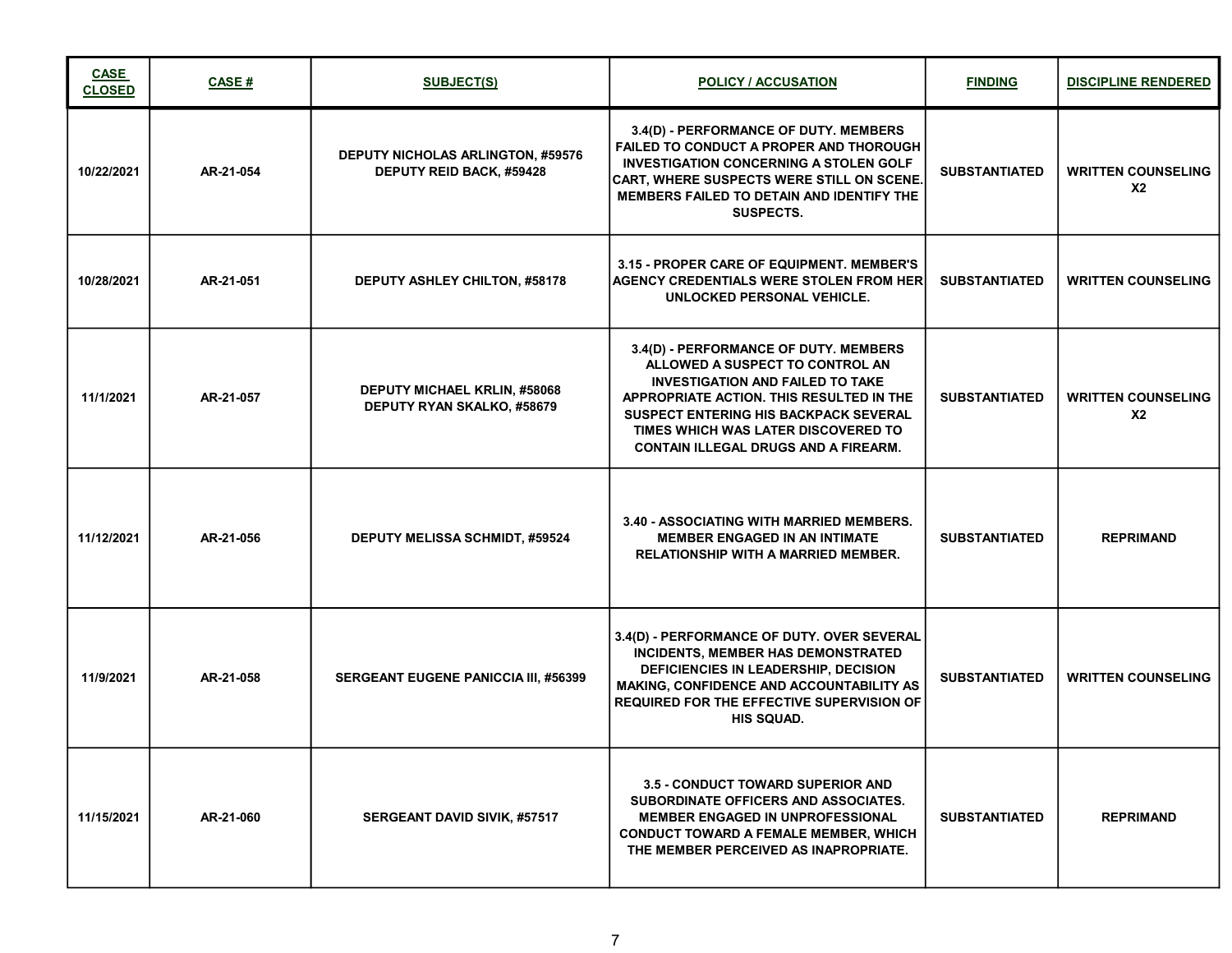| <b>CASE</b><br><b>CLOSED</b> | <b>CASE#</b> | <b>SUBJECT(S)</b>                                                  | <b>POLICY / ACCUSATION</b>                                                                                                                                                                                                                                                                                                                                                                      | <b>FINDING</b>       | <b>DISCIPLINE RENDERED</b> |
|------------------------------|--------------|--------------------------------------------------------------------|-------------------------------------------------------------------------------------------------------------------------------------------------------------------------------------------------------------------------------------------------------------------------------------------------------------------------------------------------------------------------------------------------|----------------------|----------------------------|
| 11/17/2021                   | AR-21-059    | <b>DEPUTY CONNOR BRENNAN, #60492</b>                               | 3.15 - PROPER CARE OF EQUIPMENT. WHILE<br><b>TRANSFERRING HIS EQUIPMENT TO HIS FIELD</b><br>TRAINING OFFICER'S VEHICLE, MEMBER LEFT HIS <br>AR-15 RIFLE, MAGAZINES, AMMUNITION AND<br>OPTIC IN THE PARKING LOT OF THE PROPERTY<br>AND EVIDENCE DIVISION. MEMBER REALIZED THE<br>ERROR ONE AND A HALF HOURS LATER AND ALL<br><b>ITEMS WERE RECOVERED.</b>                                        | <b>SUBSTANTIATED</b> | <b>REPRIMAND</b>           |
| 11/18/2021                   | AR-21-055    | <b>CASE ASSIGNMENT TECHNICIAN</b><br><b>LESLIE JOHNSON, #58822</b> | 3.4(D) - PERFORMANCE OF DUTY. MEMBER HAS<br><b>EXHIBITED NUMEROUS DEFICIENCIES IN THE</b><br>PERFORMANCE OF HER DUTIES.                                                                                                                                                                                                                                                                         | <b>SUBSTANTIATED</b> | <b>REPRIMAND</b>           |
| 11/19/2021                   | AR-21-061    | <b>DEPUTY JEFFREY CELEMENT, #54573</b>                             | <b>3.5 - CONDUCT TOWARD SUPERIOR AND</b><br>SUBORDINATE OFFICERS AND ASSOCIATES.<br><b>MEMBER RESPONDED TO A DOMESTIC VIOLENCE</b><br><b>CALL FOR SERVICE AFTER RECEIVING A PHONE</b><br>CALL FROM ONE OF THE PARTIES INVOLVED.<br>WHO WAS A PERSONAL FRIEND. MEMBER LATER<br><b>REFUSED TO LEAVE THE LOCATION AFTER BEING</b><br>DIRECTED TO DO SO BY THE FIRST SUPERVISOR<br><b>ON SCENE.</b> | <b>SUBSTANTIATED</b> | <b>REPRIMAND</b>           |
| 11/19/2021                   | AR-21-063    | <b>DEPUTY BRADLEY BYERS, #53784</b>                                | 3.3 - KNOWLEDGE OF, AND OBEDIENCE TO, LAWS<br>AND RULES AND REGULATIONS. WHILE AT THE<br>K9 COMPOUND, MEMBER FAILED TO MAINTAIN<br><b>CONTROL OF HIS K9 PARTNER WHILE OFF LEAD.</b><br>WHICH LED TO THE K9 ROAMING ONTO THE<br>FIRING LINE OF THE AGENCY RANGE AND BITING<br>AN AGENCY MEMBER ON THE WRIST.                                                                                     | <b>SUBSTANTIATED</b> | <b>WRITTEN COUNSELING</b>  |
| 11/30/2021                   | AR-21-062    | DEPUTY FRANCISCO ZAPATA - ROLON, #60324                            | 3.4(D) - PERFORMANCE OF DUTY. MEMBER<br><b>FAILED TO INVESTIGATE AND THOROUGHLY</b><br>DOCUMENT A CALL FOR SERVICE RELATED TO A<br>DOMESTIC BATTERY. MEMBER LATER FAILED TO<br><b>CONDUCT FOLLOW-UP AS DIRECTED BY HIS</b><br><b>SUPERVISION.</b>                                                                                                                                               | <b>SUBSTANTIATED</b> | <b>REPRIMAND</b>           |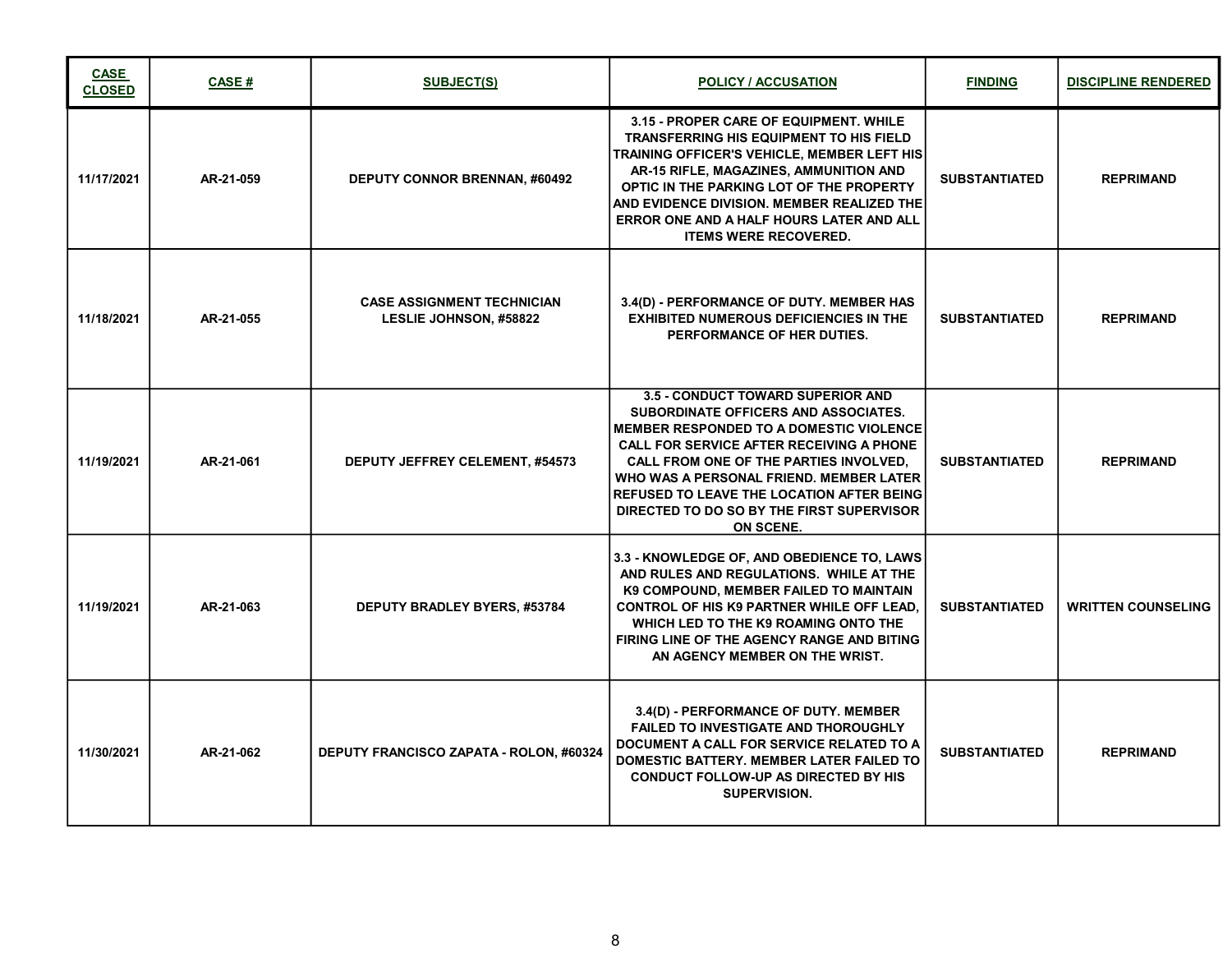| <b>CASE</b><br><b>CLOSED</b> | <b>CASE#</b> | SUBJECT(S)                                                       | <b>POLICY / ACCUSATION</b>                                                                                                                                                                                                                                                                                                             | <b>FINDING</b>       | <b>DISCIPLINE RENDERED</b> |
|------------------------------|--------------|------------------------------------------------------------------|----------------------------------------------------------------------------------------------------------------------------------------------------------------------------------------------------------------------------------------------------------------------------------------------------------------------------------------|----------------------|----------------------------|
| 12/7/2021                    | AR-21-046    | DEPUTY PETER PAPAS, #60325                                       | 3.4(D) - PERFORMANCE OF DUTY. MEMBER<br><b>FAILED TO COMPLETE A REPORT REGARDING A</b><br>CALL FOR SERVICE RELATED TO AN ALLEGATION<br>OF LEWD & LASCIVIOUS CONDUCT IN THE<br>PRESSENCE OF A CHILD.                                                                                                                                    | <b>SUBSTANTIATED</b> | <b>REPRIMAND</b>           |
| 12/7/2021                    | AR-21-064    | <b>DEPUTY JAYSON YOUNG, #58306</b>                               | <b>3.5- CONDUCT TOWARD SUPERIOR AND</b><br><b>SUBORDINATE OFFICERS AND ASSOCIATES &amp;</b><br>3.41 - USE OF TOBACCO PRODUCTS, MEMBER<br>WAS LESS THAN CANDID WITH SUPERVISION<br><b>REGARDING HIS OFF DUTY CONTACT WITH LAW</b><br>ENFORCEMENT . ADDITIONALLY, MEMBER WAS<br><b>OBSERVED USING TOBACCO PRODUCTS WHILE</b><br>ON DUTY. | <b>SUBSTANTIATED</b> | <b>REPRIMAND X2</b>        |
| 12/20/2021                   | AR-21-066    | DEPUTY JESSICA HUGHEY, #58602                                    | 3.4(D) - PERFORMANCE OF DUTY. MEMBER<br><b>FAILED TO CONDUCT A THOROUGH PRE-</b><br><b>EMPLOYMENT BACKGROUND INVESTIGATION ON</b><br>AN APPLICANT.                                                                                                                                                                                     | <b>SUBSTANTIATED</b> | <b>WRITTEN COUNSELING</b>  |
| 12/30/2021                   | AR-21-065    | DEPUTY SEAN MORAN, #55051<br><b>CORPORAL MARK REEVES, #58303</b> | 3.4(D) - PERFORMANCE OF DUTY. MEMBERS<br><b>FAILED TO CONDUCT A THOROUGH DEATH</b><br><b>IINVESTIGATION AND OVERLOOKED KEY FACTORS</b><br><b>RELATED TO THE DEATH.</b>                                                                                                                                                                 | <b>SUBSTANTIATED</b> | <b>REPRIMAND X2</b>        |
| 1/3/2022                     | AR-21-070    | <b>DEPUTY CHRISTOPHER HRYC, #59485</b>                           | 3.4(D) - PERFORMANCE OF DUTY. MEMBER<br>MISIDENTIFIED A SUSPECT IN AN INVESTIGATION<br>WHICH RESULTED IN THE ERRONEOUS ARREST<br>OF THE WRONG SUBJECT.                                                                                                                                                                                 | <b>SUBSTANTIATED</b> | <b>REPRIMAND</b>           |